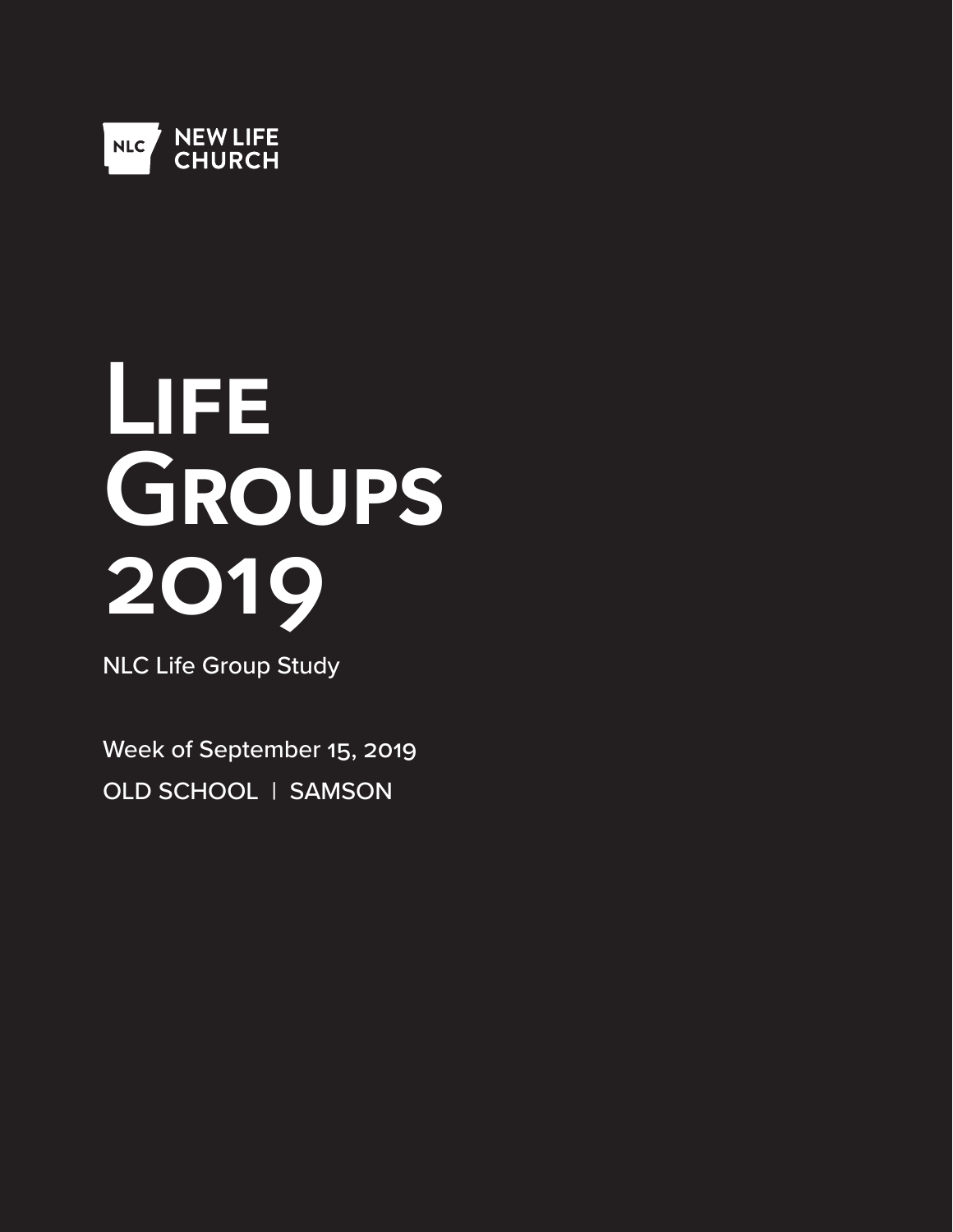# Life Group Schedule

# **30 Min** Eat, Meet & Greet

**15 MIN** Ice Breaker: Word Link. Ask the group to sit in a circle. The first person starts with any word they choose (ex: "red"). The next person repeats the first word and adds another word which links to the first (ex: "red tomato"). The next person repeats the previous words and adds another word link (ex: "red tomato soup"), and so on. To keep this moving, only allow five seconds for each word link.

**Transition:** As you're gathering, spend some time in **Worship & Prayer**. **45 Min | Old School—SAMSON**

#### **Judges 13–16**

#### **Bio of Samson:**

• He was a Nazirite, he had superhuman strength, and he was a womanizer.

#### **Judges 13:24-25**

- The Spirit of the Lord began to stir him, just as the Spirit of the Lord is stirring some of you. He's stirring you up to do something for Him.
	- He's stirring you up. Speaking to you. Challenging you. Nudging you.
	- › He's breaking you out of your comfort zone.
	- › For some of you he's stirring you to be a Godly leader.
	- Some of you are being stirred up to get rid of some things in your life.
	- › He's stirring you to be a lover of people. To show compassion and mercy.
	- Some of you he's stirring you to spend the rest of your life serving people and building a legacy that you can pass on to your kids and pass on to the people that you influence.
- That's what the Spirit of the Lord does. He stirs us up in the right direction.
- Samson was set apart by God to deliver Israel but he never delivered himself from this one thing his life: LUST. Here's a simple definition of lust:
	- › LUST—"a strong craving or desire"
	- Samson was derailed by craving the wrong things.
	- › Lust is often used in relation to sex. But one can lust for anything.

# **Read 1 John 3:16-17 (NIV)**

- **Q1.** What has God been nudging you about lately?
- **Q2.** What's your first (or next) step toward that?
- **Q3.** Who can you name right now who will hold you accountable for that?

# **Samson's lust problem**

1. A lust for Fantasy. **(see Judges 14:1–3)**

**Definitions for Fantasy:** "Imaginative power," "Creation of mental images," "Impractical idea," "Genre of fiction"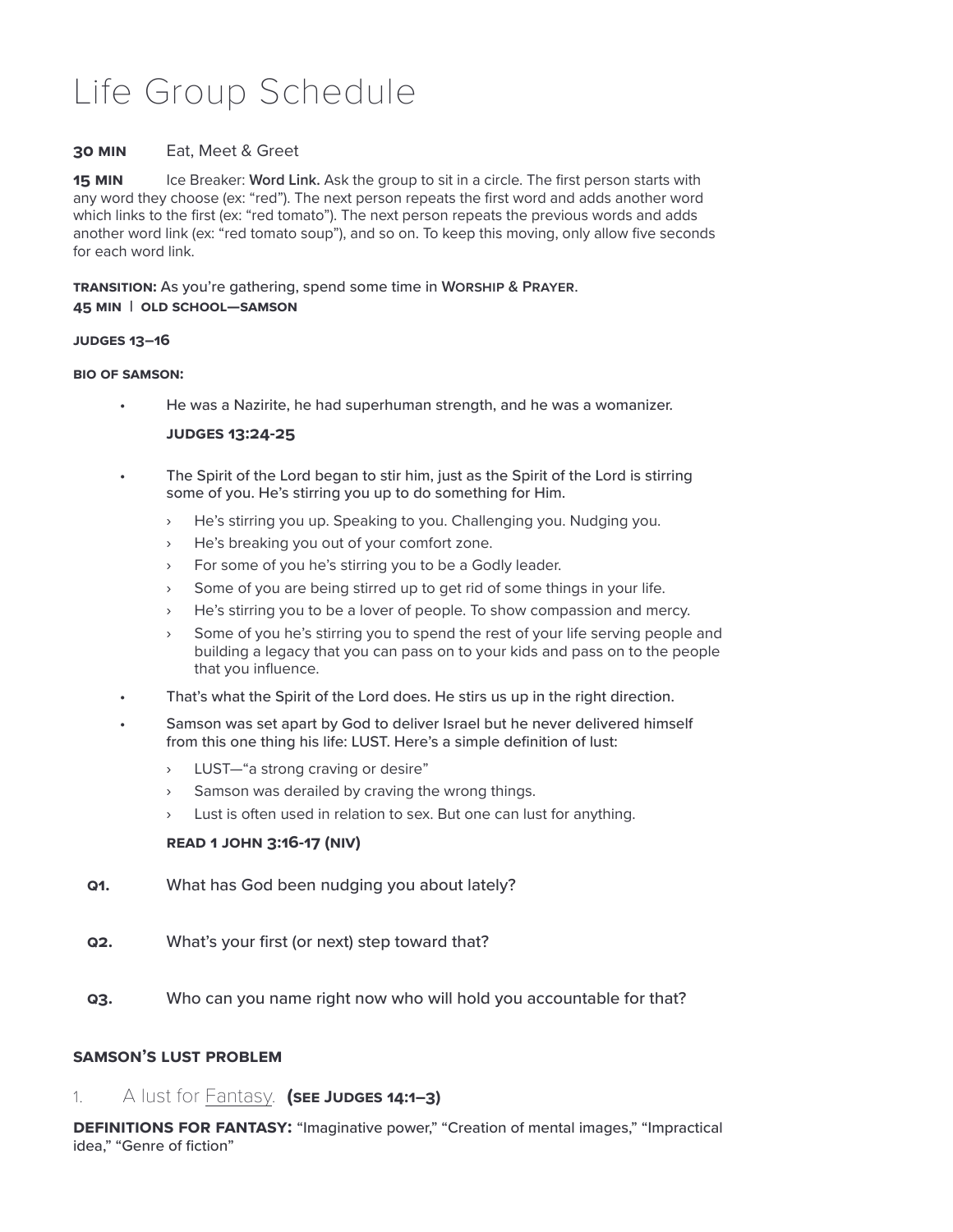- Some of us can have a fantasy for the perfect marriage.
	- › Women may think that when we get married our lives will be complete. That man will complete me. That woman will complete.
	- › Single women may think "If I just had my knight in shining armor to romance me and be sweet to me."
	- › Single men may think "If I could just have sex and …."
	- The reality is marriage doesn't complete. Marriage is not two halves making a whole. Only God can make us whole.
- Often people already in marriage have a fantasy for getting out of their marriage.
	- › "If I could just get out of this I would be happier."
	- › "If I could just date again."
	- › "If I could just be with someone else who loved me."
	- All marriages begin with energy and excitement. But the stats show that over half of them wish they were single again. The pain is too much.
	- › What's worse than being single and wishing your were married is being married and wishing you were single.
- There's also the fantasy for money.
	- › That if you just has more money it would make you happy. That's not real.
- Pornography is fantasy.
- Materialism is fantasy.
- Popularity is fantasy.
- Sometimes we can let our fantasies drive us to the WRONG PLACES in our life.
	- › Computer in the Bonus Room of your house.
	- The friendly and flirtatious co-workers at the office.
	- › Political conversations with your kid.
	- › Business Trips.
	- › Dark Rooms.
- Be careful about the places you put yourself in.

#### **Judges 14:14**

• Lust for sugar!

#### **We must be driven by the Spirit of God.**

**Q4.** What drives you, what motivates you on the daily? What gets you out of bed?

# 2. A lust for revenge. **(see Judges 15:1–7; Romans 12:19)**

- 3. 3. A lust for power. **(see Judges 16:18–21)**
	- Jesus would succeed in every place that Samson failed.
		- › Unlike Samson, Jesus would never compromise.
	- Samson caved in to the culture.
		- › Jesus confronted the culture.
	- Samson was driven by his emotions and impulses.